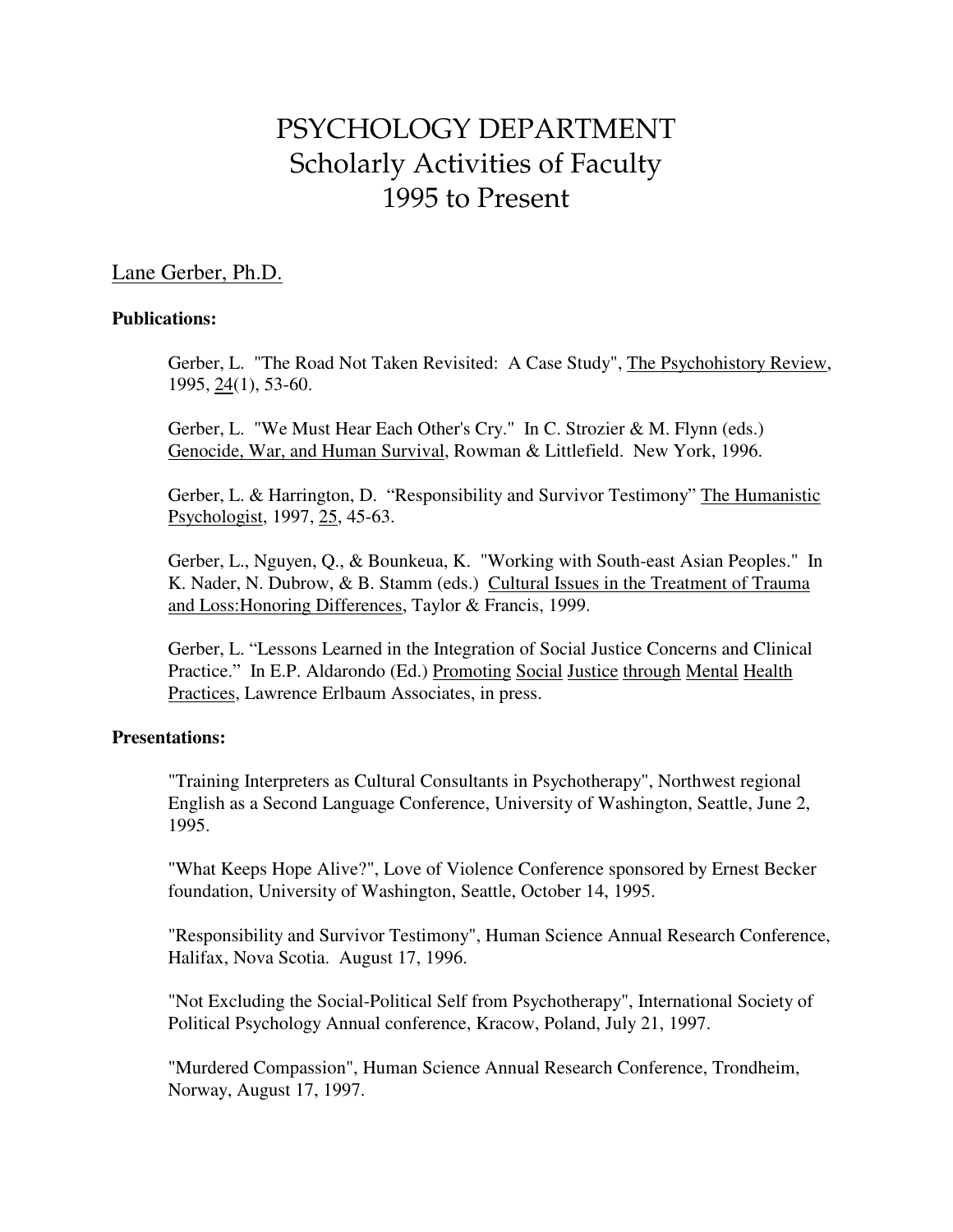'Levinas in the Clinic', Human Science Annual Research Conference, Sitka, Alaska, August 2, 1998.

Hearing One's Own Cry'Human Science Annual Research Conference, Sheffield, England, July 28, 1999.

"Survivors Teach about the Political in the Personal," International Society for Traumatic Stress (National Meeting), Miami, FL, November 16, 1999.

"One Cambodian Survivor's Story: A Social-Political history Lesson on Responsibility, Compassion and Community," International Society for Traumatic Stress Studies (International Meeting) Melbourne, Australia, March 17, 2000.

"Survivors' Stories: Why Do We Do this Work?", invited address to the British Columbia Psychological Association, Vancouver, B.C., August 23, 2003.

# Steen Halling, Ph.D.

## **Publications:**

(2008). Review of Les Todres' "Emboied inquiry: Phenomenological touchstones for research, psychotherapy and spirituality." Journal of Phenomenological Psychology, 39,

(2008) Intimacy, transcendence, and psychology: Closeness and openness in everyday life . New York: Palgrave Macmillan.

(2007). When more is better: Dialoguing with video data. (with George Sayre). The Humanistic Psychologist. 35, (4), 387-400.

(2006)Existential-phenomenological psychotherapy in the trenches: A collaborative approach to serving the underserved (with Marie McNabb & Jan O. Rowe). Journal of Phenomenological Psychology, 37, 171-196.

(2006) The emergence of the dialogal approach: Forgiving Another (with Jan O. Rowe & Michael Leifer)**.** In C. T. Fischer (Ed.). Qualitative research methods for psychologists: Introduction through empirical studies (pp.173-212)**.** New York: Academic Press.

(2005). When intimacy and companionship are at the core of the phenomenological research process. Indo-Pacific Journal of Phenomenology, 5, 1.

(2005). Growing up as a premodernist. In G.Yancey and S. Hadley(Eds.). Narrative Identities: Psychologists Engaged in Self-construction (pp. 208-227). London: Jessica Kingsley Press.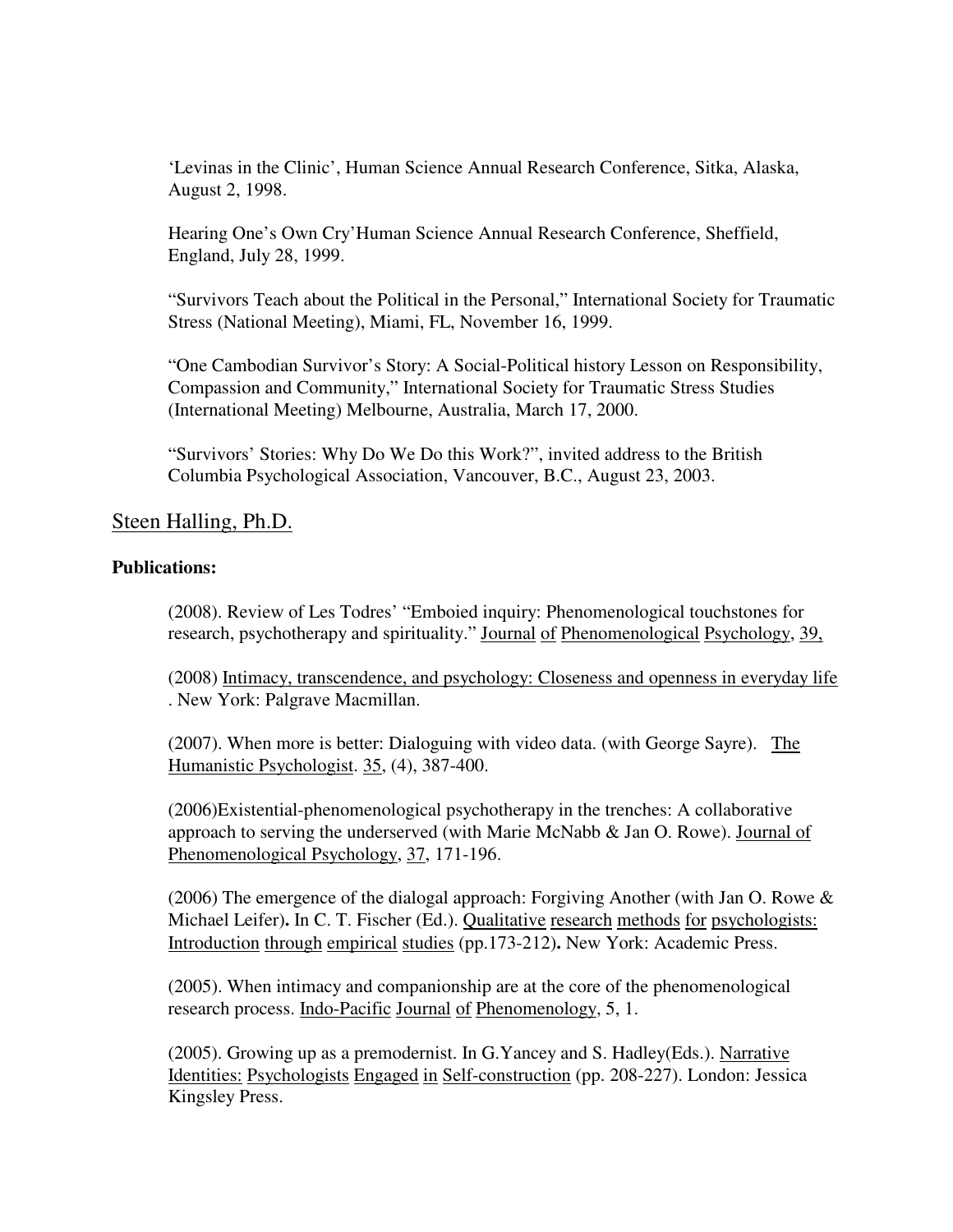(2005). On navigating despair: Reports from psychotherapists. (with Jan Rowe et al). Journal of Religion and Health, 44, 187-205.

(2004). Review of David L. Smith's "Fearfully and wonderfully made: The History of Duquesne University's Graduate Psychology Programs (1959-1999)." Journal of Phenomenological Psychology, 35, 115-120.

(2004). Understanding forgiveness at the interpersonal and the collective level. (with Jan Rowe), Ultimate Reality and Meaning: Interdisciplinary Studies in the Philosophy of Understanding, 27, 142-151.

(2003). Facing up to Hopelessness: A Dialogal Approach (with Jan Rowe et al). Journal of Religion and Health, 42, 339-354.

(2003. Bibliography: Human Science Research Studies. Journal of Humanistic Psychology, 43, 33-44.

(2002). Making phenomenology accessible to a wider audience. Journal of Phenomenological Psychology, 33, 19-38.

(2002) From Heroic Illusion to Human Homecoming. In D.Liechty (Ed.).Death andDenial: Perspectives from Psychology, Philosophy and Religion (pp. 29-40). New York: Praeger.

(2001) Human Science Research as the Embodiment of Openness: Swimming upstream in a Technological Culture. (with Karin Dahlberg). Journal of Phenomenological Psychology**,** 32, 12-21.

(2000) Meaning beyond "heroic" Illusions? Transcendence in everyday life. Journal of Religion and Health, 39, 143-157.

(1999). Social Constructionism: Homogenizing the World, Negating Embodied experience (with Charles Lawrence). Journal of Theoretical and Philosophical Psychology, 19, 78-89.

James F. T. Bugental: Continuity and change. In Donald Moss (Ed.) (See below), (pp. 260-267).

(1999). Existential-phenomenological psychology (with Alex Carroll), in Don Moss (Ed.).Humanistic and transpersonal psychology: A historical and biographical sourcebook (pp 95-124), Westport, CT: Greenwood Press.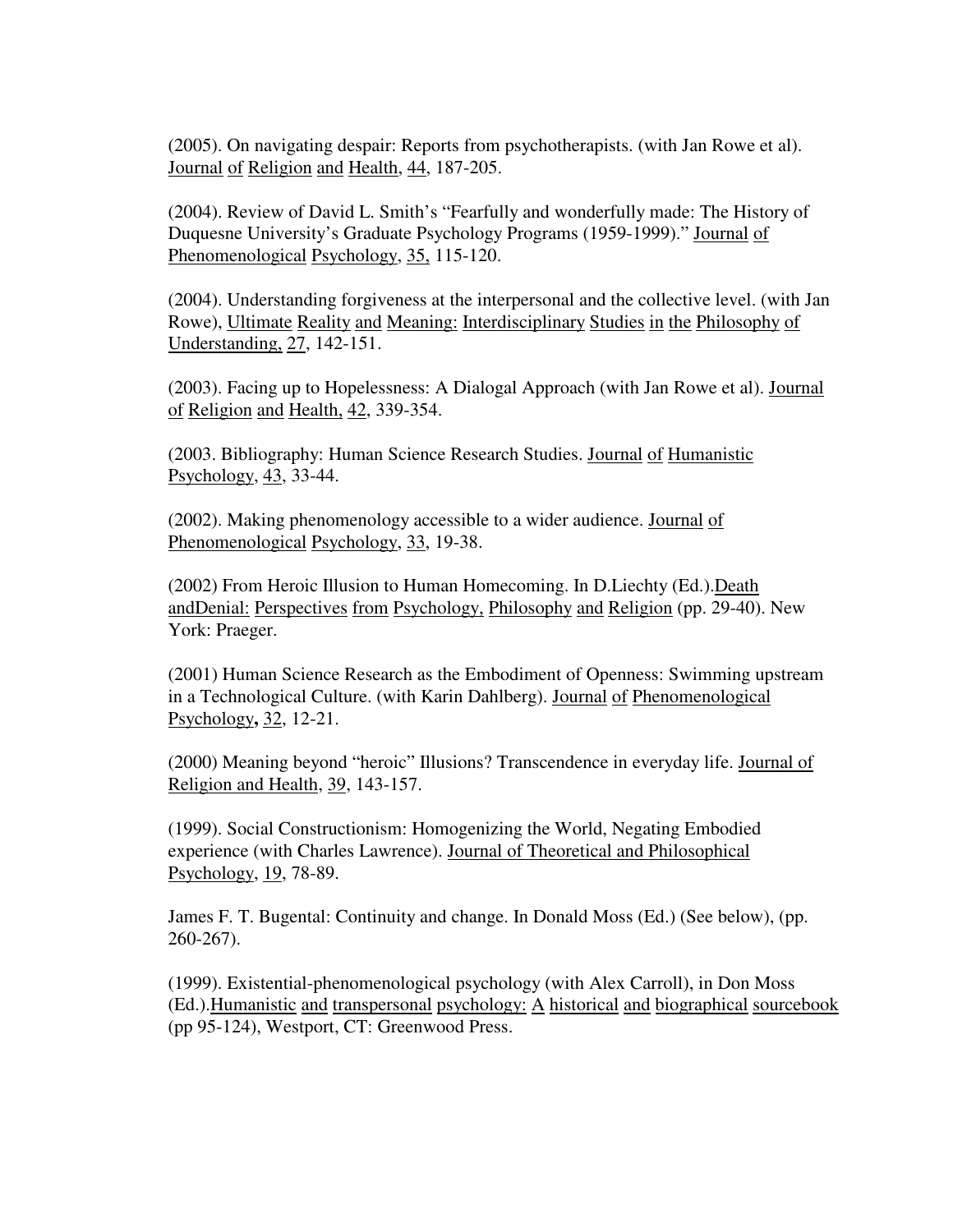(1998). The psychology of forgiveness: Implications for psychotherapy (with Jan Rowe). In: Ronald S. Valle (Ed.). Phenomenological inquiry: Existential and transpersonal dimensions (pp. 227-246). New York: Plenum.

(1997). Truth in the context of relationship: The researcher as witness. In: Phenomenology and Narrative Psychology (pp. 1-29). Pittsburgh: The Simon Silverman Phenomenology Center.

(1997). On thriving and disillusionment. In Gert Graversen (Ed.). Et arbejds liv: Festskrift for Professor Eggert Petersen (pp. 75-88). Aarhus, Denmark: University of Aarhus Press.

(1997). Review of Georges Politzer's "Critique of the foundations of psychology." Journal of the History of the Behavioral Sciences. 33, 83-84.

(1996) When the other falls from grace: The process of interpersonal disillusionment. Humanistic Psychologist, 24, 175-189.

(1996) The new generation of diagnostic manuals (DSM-III, DSM-III-R & DSM-IV): An overview and a phenomenologically based critique. (with Mical Goldfarb). Journal of Phenomenological Psychology, 27, 49-71.

(1995) A brief history of existential-phenomenological psychiatry and psychotherapy (with Judy Dearborn Nill), Journal of Phenomenological Psychology, 26, 1-45.

#### **Presentations:**

(2008). The distinctive contribution of phenomenology to the study of forgiveness. Presentation given at the annual meeting of the Society for Phenomenology and the Human Sciences, Pittsburgh, PA. October 17.

(2008). Bringing the Phenomenology of Disillusionment into Dialogue with Psychoanalysis. Presentation given at the International Human Science Research Conference, Ramapo College, New Jersey, June.

(2007). Phenomenological studies and the nurturing of the human spirit: Reflections of research as a vocation. Invited presentation, Third Alumni/ae Conference of the Department of Psychology. Duquesne University, Pittsburgh. October 13.

(2007). Truth and the rhythm of phenomenological research. Presentation given at the International Human Science Research Conference, Rovereto Branch of Trento University, Italy June.

(2006). When more is better: Dialoging with video data (with George Sayre). Presentation given at the International Human Science Research Conference, John F. Kennedy University, Pleasant Hill, CA. August.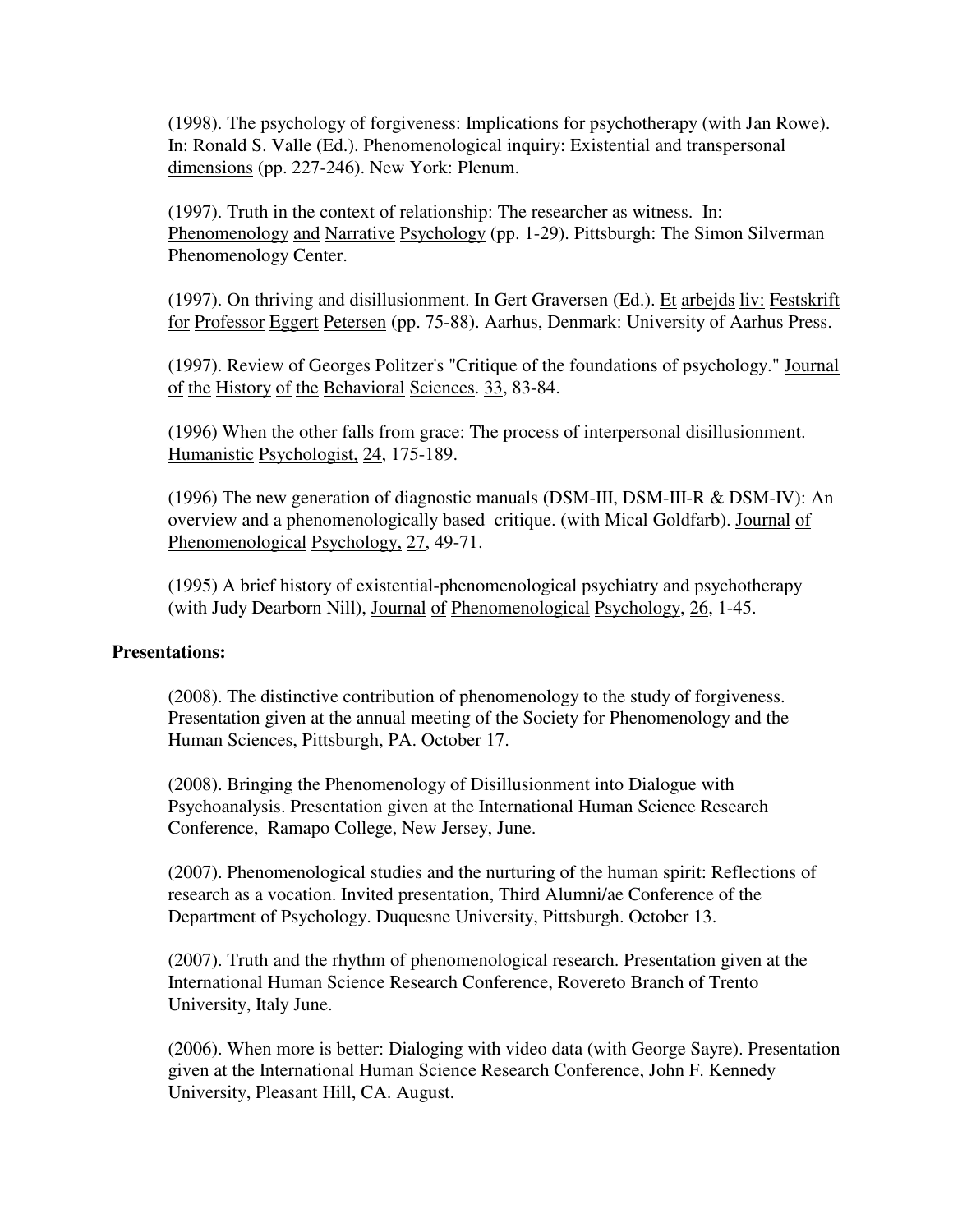(2005). Existential-Phenomenological Psychotherapy in the Trenches: A Collaborative Approach to Serving the Underserved (with Marie McNabb & Jan O. Rowe). Presentation given at the International Human Science Research Conference, Bournemouth University, UK. August

(2004). Transcendence: The core of our Humanity. Presentation given at the International Human Science Research Conference, Brock University, St. Catharines, Ontario. August.

(2004). On Navigating Despair: Reports from Psychotherapists (with Brittney Beck et al.). Presentation given at the Third Biennial International Conference of Personal Meaning, Vancouver, BC. (July).

(2003). When Intimacy is at the Core of Research: Personal and Professional Challenges. Keynote presentation, 9<sup>th</sup> International Reflective Practice Conference, Robinson College, Cambridge, UK. (June).

(2003). The Place of Intimacy in Research: Rewards and Pitfalls (with Jan Rowe). Paper presented at International Conference in Qualitative Methods, Banff, Alberta (May).

(2003). On Psychotherapists' Relationship to Despair: A Dialogal Phenomenological Study. (With Brittney Beck et al.). Presentation given at the International Human Science Research Conference. Ersta Skondal University College, Stockholm (August).

(2002). The Dialogal Research Approach. Lecture given at the University of Aarhus, Denmark (October).

(2002). Facing up to Hopelessness: A Dialogal Approach (with Jan Rowe et al.). Presentation given at the International Human Science Research Conference, University of Victoria, Victoria, BC.

(2001). Nurturing the spirit. Paper presented at the International Human Science Research Conference, Tokyo, Japan (August).

(2001). Making phenomenology accessible to a wider audience. Paper presented at Symposium on Qualitative Research, Tokyo, Japan (August).

(2001). Can we talk? The pitfalls and promises of dialogue in the midst of diversity (with Jan Rowe). Paper presented at the first Axer Conference at Seattle University, on the theme of "Liberal education within the context of multiculturalism and curricular diversity" (March).

(2000). Phenomenological research as the embodiment of openness: Swimming upstream in a technological culture (with Karin Dahlberg). Paper presented at the International Human Science Research Conference. Long Island University, June.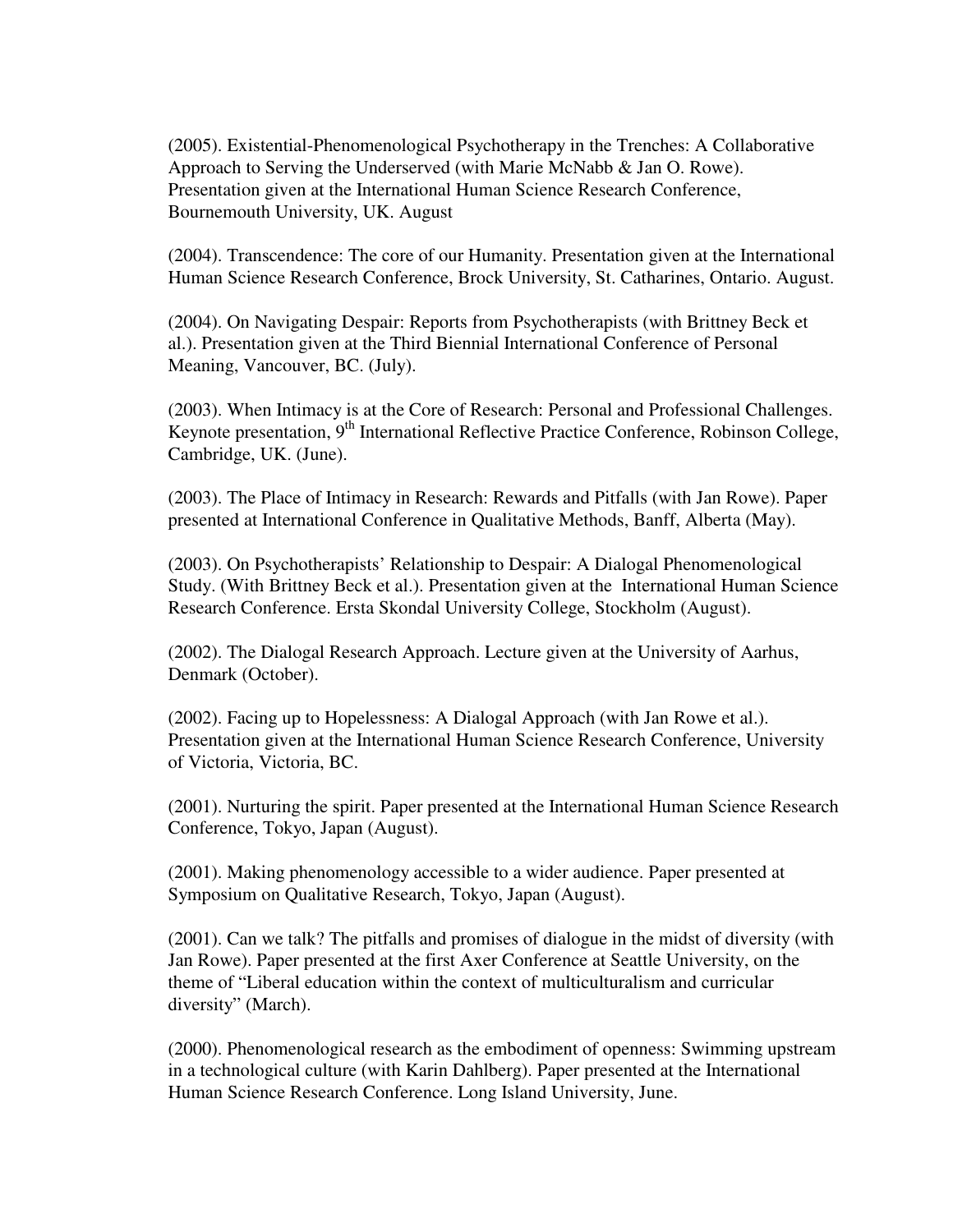(2000). How does the Researcher find the words to say it? & Dialogal Phenomenology: The Creative Power of Working Together, Invited presentations given at the Borås University College of Health, Sweden (March).

(2000). Evenly suspended attention and the curative unraveling of psychoanalysis. Paper presented at the Interpretation of Dreams/Dreams of Interpretation conference, University of Minneapolis, Twin Cities, October.

(2000). Dialogal Phenomenology: Experience, Practice and Theory. Invited presentation given at the College of Education, University of Minnesota, Twin Cities, October.

(1999). What makes for compelling qualitative research? An existential psychological perspective. Paper presented at the International Human Science Research Conference, Sheffield-Hallam University, Sheffield, England (July).

(1999). Dialogal research: A gritty approach to phenomenological practice. Symposium on Qualitative Research, Perugia, Italy (August).

(1998). Becoming present to the presence of the other: Transcendence in relationships. Paper presented at the International Human Science Research Conference, Sheldon Jackson College, Sitka, Alaska. June.

(1997). Placing dialogue at the heart of research (with Jan O. Rowe), Paper presented at the Conference on Qualitative Research In Education, The University of Georgia, Athens, GA. (January).

(1996). Truth in the context of relationship: The researcher as witness. Invited paper presented at the Simon Silverman Phenomenology Center's Fourteenth Annual Symposium: Phenomenology and Narrative Psychology. Pittsburgh. March.

(1996). The implications of a phenomenological understanding of forgiveness for psychotherapy (with Jan O. Rowe). Paper presented at the National Conference on Forgiveness in Clinical Practice. University of Maryland at Baltimore. April.

(1996). Social constructionism: Homogenizing the world, negating embodied experience (with Charles Lawrence). Paper presented at the Fifteenth Annual Human Science Research Conference, Nova Scotia College of Art and Design, Halifax, Canada. August.

(1995). When the other falls from grace: The process of interpersonal disillusionment. Paper presented at the Fourteenth International Human Science Research Conference, University of Pretoria, South Africa. August.

(1995). Psychological aspects of the forgiveness process. Paper presented at the University Hospital, Capetown, South Africa. August.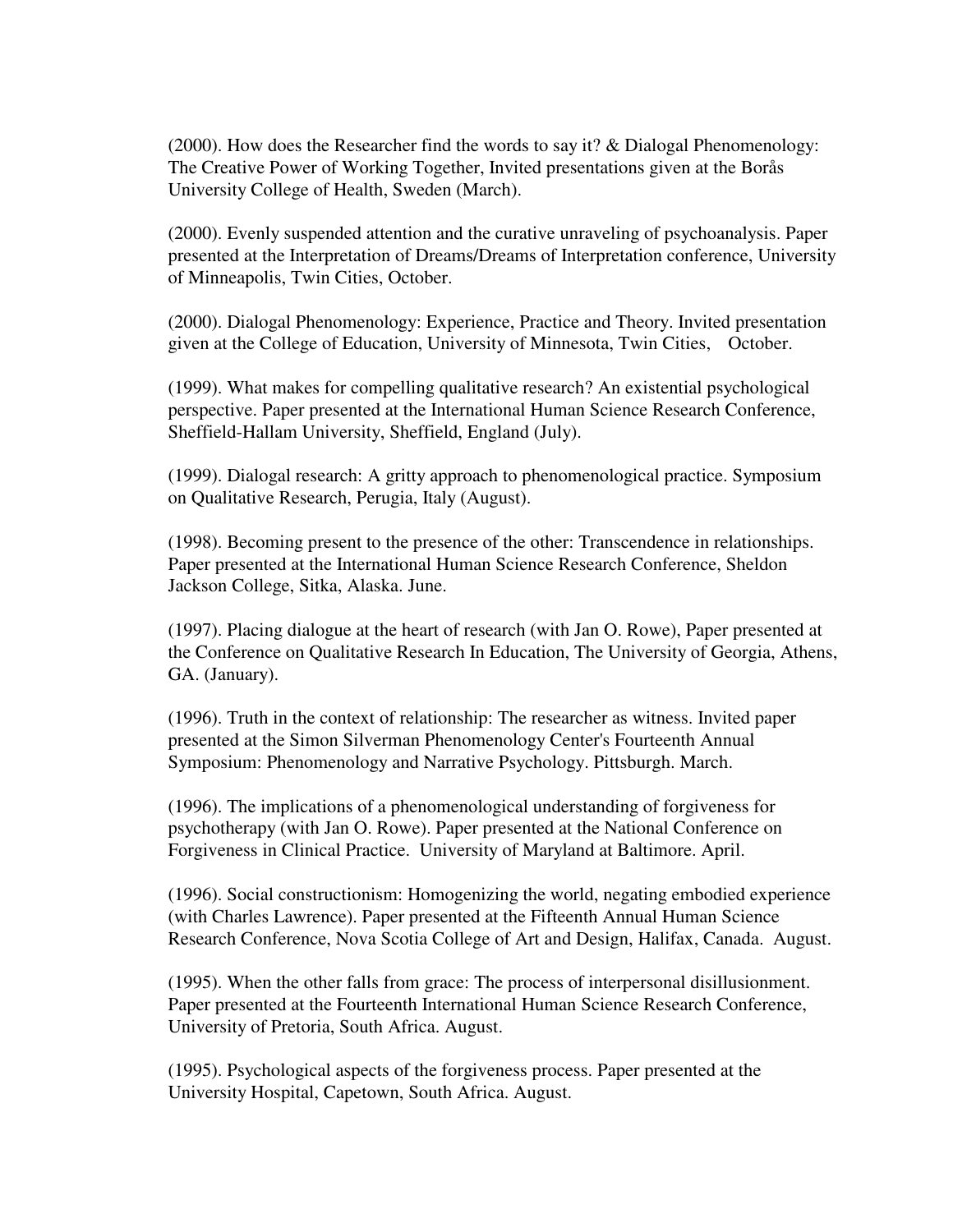# Randall Horton

## **Publications:**

Horton, R., & Shewder, R. (2003). "Ethnic pride, psychological well-being and the downside of mainstreaming." In O. G. Brim, C. R. Ryff, & R. C. Kessler (Eds.), *How healthy are we: A national study of well-being at midlife* (pp. 373-397). Chicago: University of Chicago Press.

Shweder, R., Haidt, J., Horton, R., & Joseph, C. (in preparation). "The cultural psychology of the emotions." In M. Lewis, & J. M. Haviland-Jones (Eds.), *The handbook of emotions* (3rd ed.). New York: Guilford Press.

#### **Presentations:**

Horton, R. (2006, August). *On the cultural psychology of Tibetan 'anger' and Buddhist ethical idioms of non-violence.* Paper presented at the Culture, Language, and Cognition research group at Northwestern University, Evanston, Illinois.

Horton, R. (2006, January). *The cultural shaping of emotions: Comparing Tibetan and American understandings and experiences of anger.* Paper presented at the Department of Psychiatry, Grand Rounds, Northwestern University, Feinberg School of Medicine, Chicago, Illinois.

Horton, R. (2005, April). Contradictions and complexities in the Tibetan ethical commitment to non-violence. Remarks delivered at the symposium, *Buddhism and resistance in South Asia*, held at the University of Chicago, Chicago, Illinois.

Horton, R. (2005, February). *Combining the roles of therapist and asylum advocate in clinical work with Kurdish refugees.* Paper delivered to the Clinical Ethnography Workshop, the University of Chicago, Chicago, Illinois.

Horton, R. (2004, April). *All of the monks have guns? On the complexities of the modern Tibetan commitment to political non-violence.* Paper presented at the Committee on South Asian Studies Workshop, the University of Chicago, Chicago, Illinois.

Horton, R. (2000, April*). Compassion for the torturer: On Buddhist mind training and the mental health of former Tibetan political prisoners.* Paper presented at the Culture, Life Course and Mental Health Workshop, the University of Chicago, Chicago, Illinois.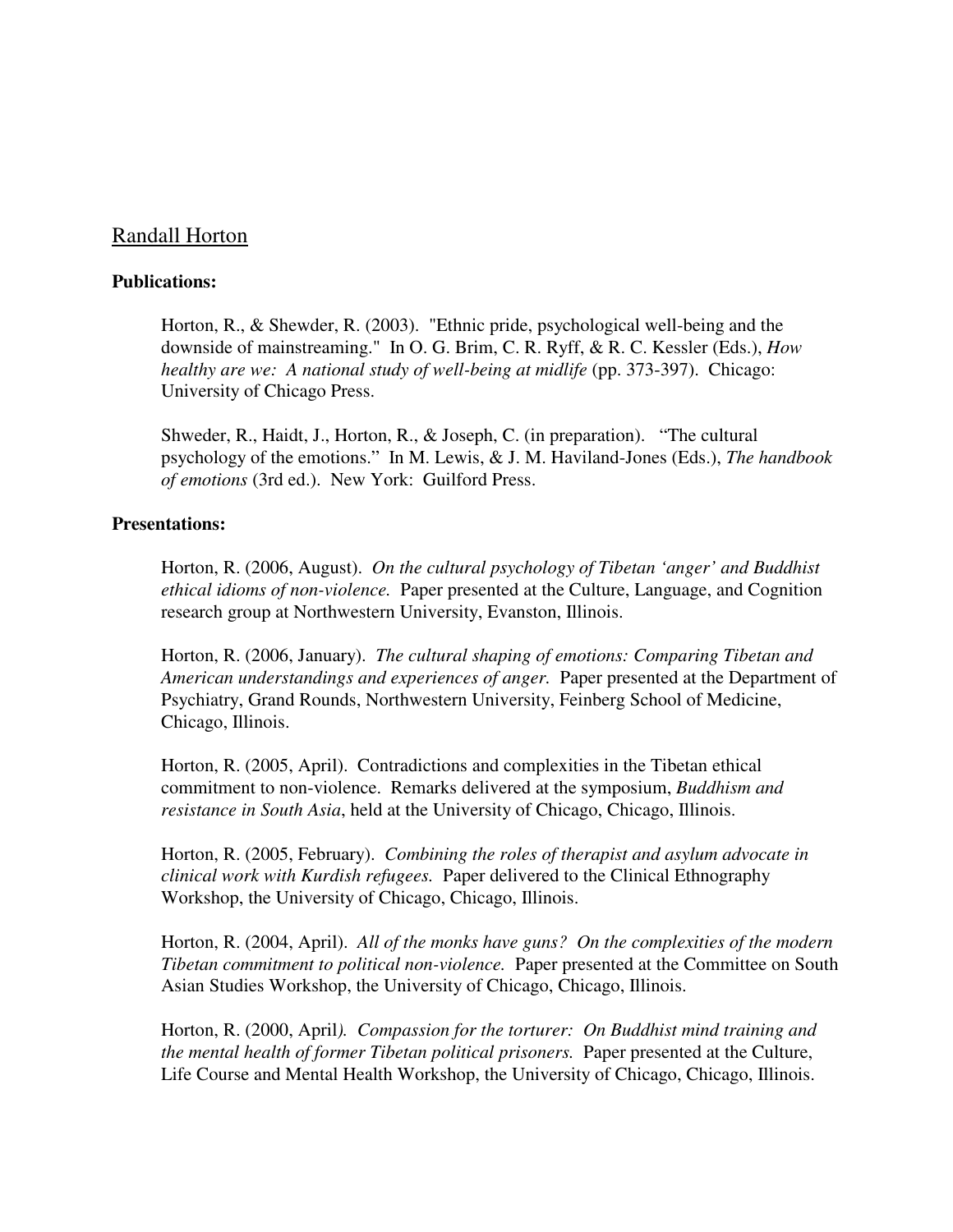Horton, R. (1998, May). *Immigrant acculturation, mental health, and well-being among Puerto-Rican and Mexican American adults.* Paper presented at the Committee on Human Development Annual Conference, the University of Chicago, Chicago, Illinois.

# Kevin Krycka, Psy. D.

## **Publications:**

Krycka, K. (In-press, 2009). Levinas & Gendlin: Joint contributions for a  $1<sup>st</sup>$  person approach to understanding difficult situations in the mid-East. Journal of Existential Analysis.

Krycka, K. (In-press, 2009). Multiplicity: A  $1<sup>st</sup>$  person exploration of dissociative experiencing. In C. Purton, Person-Centered and Experiential Psychotherapies. London: PCEP Press.

Krycka, K. (2008). The nature of our exceeding. In B. Jaison and P. Nowak (Eds.) The Folio. 21(1), 93-105.

Krycka, K. (2007). Integrity inside and outside: How personal integrity can spark the moral imagination for peace. Human Development,  $8(3)$ , 36-41.

Krycka, K. (2006). Thinking at the edge: Where theory and practice meet to create fresh understandings. Journal of Indo-Pacific Phenomenology. 6, 1-10. Special Methodology Edition. http://www.ipjp.org/SEmethod/

Krycka, K. (2005). A Negotiated Hope: A Phenomenological Inquiry of Hope in Illness in Gays and Lesbians with HIV/AIDS. In M. deChesney, (Ed.), Vulnerable Populations. Sudbury, MA: Jones & Bartlett Publishers.

Krycka, K. & Lambo, D. (2002). Gendlin's Edge: Toward a Fresh Understanding of Gay & Lesbian Presence. In J. Watson and M. Warner (Eds.), Client-Centered and Experiential Psychotherapy in the  $21<sup>st</sup>$  Century: Advances in Theory, Research, and Practice (pp. 247-257). Llangarron, UK: PCCS Books.

Krycka, K. (2000). Shamanic Practices and the Treatment of Life-Threatening Medical Conditions. Journal of Transpersonal Psychology. 32(1), 69-87.

Krycka, K. (1999). Recovery of Will in Persons with AIDS. Reprinted in Focusing Folio. 18(1), 80-92.

Krycka, K. (1999). The Lost Language of Hope: Explorations of the Lived-Experience of Life-Threatening Illness through Focusing. Focusing Folio. 18(1), 93.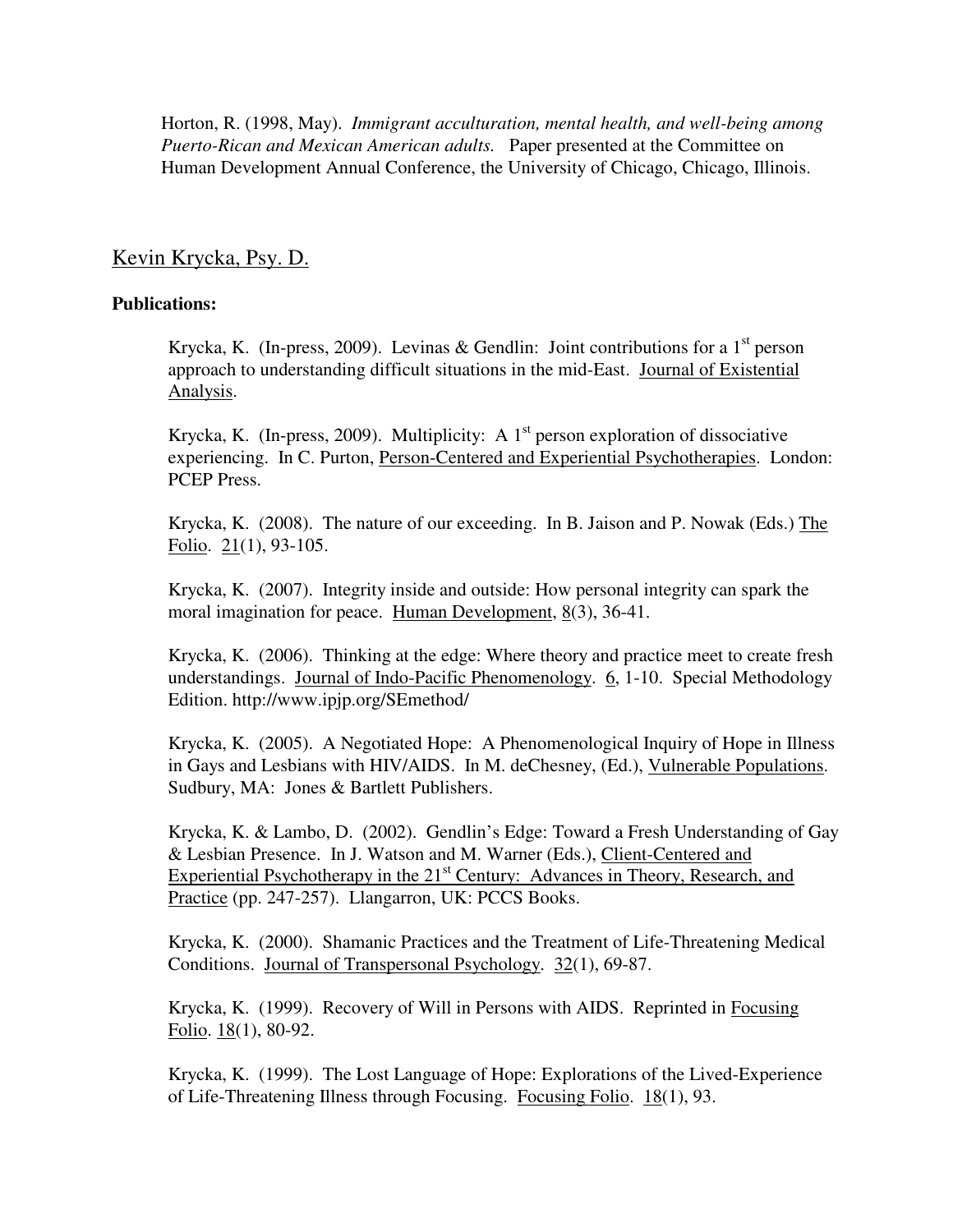DeMares, R. & Krycka, K. (1998) Wild-Animal-Triggered Peak Experience: Transpersonal Aspects. Journal of Transpersonal Psychology, 30(2), 161-177.

Krycka, K. (1997). Recovery of Will in Persons with AIDS. The Journal of Humanistic Psychology. 37(2), 9-30.

#### **Presentations:**

"Sparking the Moral Imagination for Peace, Part II." International Human Sciences Research Conference. Ramapo College, NJ. June 12, 2008.

"The Immediacy Model: How the felt-sense can function in research." 2008 Focusing International Conference. Montreal, Quebec. May 16, 2008.

"Crossing Gendlin with Levinas: Joint contributions for a 1st Person approach to understanding difficult situations in the Mid-East." Psychology for the Other: Levinas & Psychology. Seattle University, Seattle, WA October, 28, 2007.

 "Sparking the moral imagination: How non-logical steps work as a phenomenological method." International Human Sciences Research Conference, University of Trento, Rovereto, Italy. June 14, 2007.

"Crossing Gendlin & Levinas: Exciting the moral imagination that is for peace." Presentation at the International Focusing Conference, Gonissar, Israel. May 8, 2007.

"Progressing Lives: Gay family as proximity and exceeding." Wismer Conference on Race and Gender: (Re)Imagining the family, Seattle University. April 13, 2007.

 "Fresh Being: An emerging theory of self-in-transformation" Presentation at the International Human Science Research Conference, John F. Kennedy University. August 10, 2006.

"Fresh Being: What transcendence offers to ontology. Presentation at the International Human Science Research Conference. Bournemouth, UK. August 9, 2005.

"Mystics, Saints, and Alien Abductees: Toward a new psychology of alterity and transcendence." Presentation at 22<sup>nd</sup> International Human Science Research Conference, Stockholm, Sweden. August 15, 2003.

"Teaching about hate and hope." Presentation to  $8<sup>th</sup>$  annual Love of Violence Conference. Seattle, WA. October 15, 2002.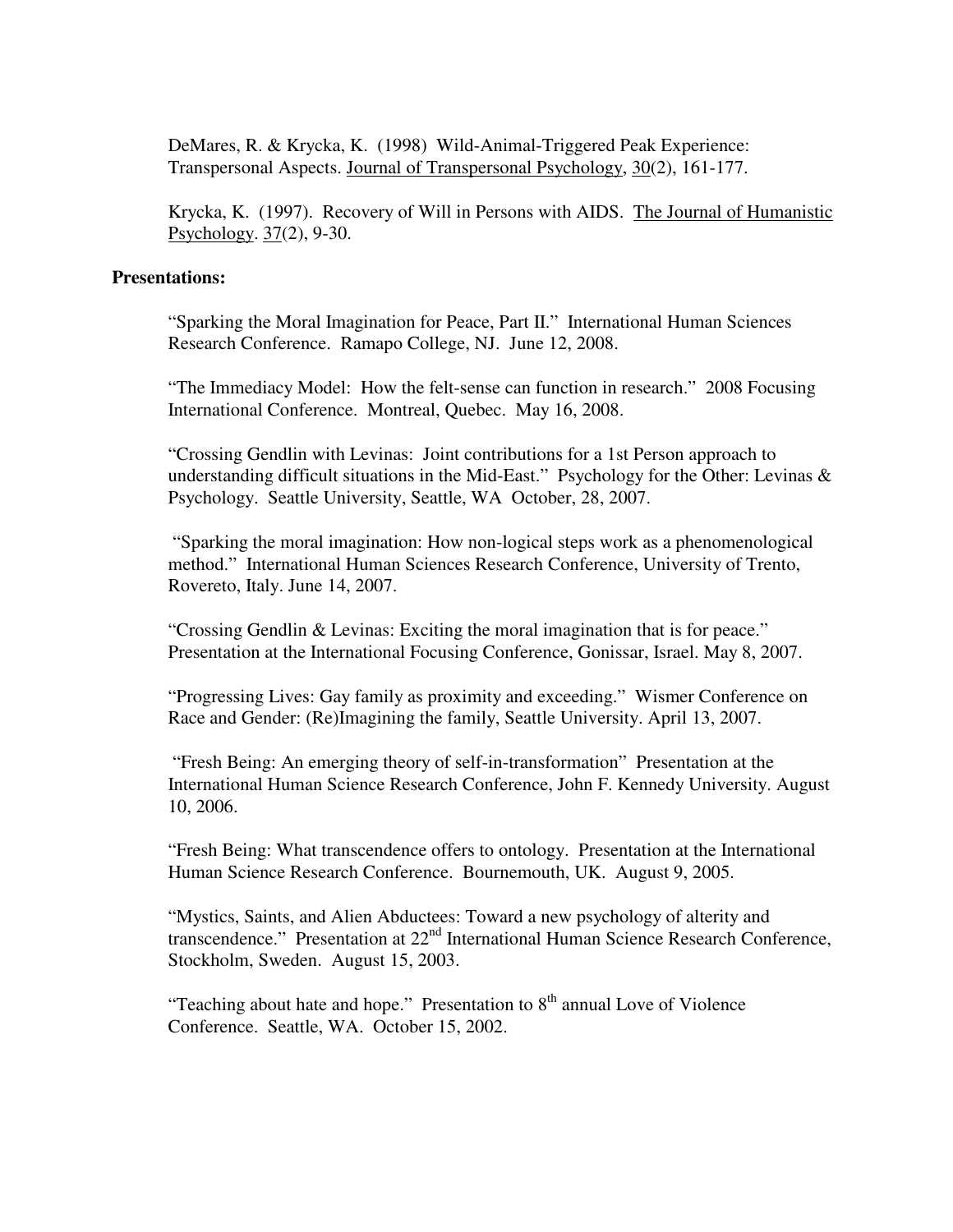"Letting Go: Issues in Terminating Psychotherapy from a Focusing-Oriented & Experiential Psychotherapy Perspective." 20<sup>th</sup> International Human Science Research Conference, Tokyo, Japan. August 20, 2001.

"The Lost Language of Hope: Explorations of the lived-experience of life-threatening illness through Focusing." Perugia-Tokyo Conference on Qualitative Research. Tokyo, Japan. August 17, 2001.

"Experiential Decision-Making & Thinking at the Edge." Invited lecturer, COX Group, Amsterdam, Netherlands. October 10, 11, 12, 2000. "Gendlin's Edge: Toward a Fresh Understanding of Gay & Lesbian Presence." (Coauthored with D. Lambo). Fifth International Conference on Client-Centered and Experiential Psychotherapy. Chicago, IL. June 24 - 29, 2000.

"Gay Experience & Gendlin's Edge." (Co-authored with Lambo, D.). International Human Science Research Conference, Sheffield, England, July 24, 1999.

 "Demythologizing Gay Sexuality for a Post-Modern Age." (With G. Hardin) Conference presentation. Queer Theories: First National Conference on Gay and Lesbian Studies. University of Nevada, Reno. October 10, 1998.

"The Living Flesh." Invited lecture. University of Copenhagen. December 12, 1997.

"Focusing." Invited workshop. University of Copenhagen. December 10, 1997.

"The Experience of Hope." Invited address. Midwest Conference for Addictions Counselors. Indianapolis, IN. October 2, 1997.

"An Architecture of Hope." Conference presentation. 15th International Human Science Research Conference. Halifax, Nova Scotia. August 14-17, 1996.

"The Lost Language of Hope: Healing in the Face of Loss." Presentation to medical staff and public, Southside Regional Medical Center. Richmond, VA. November 20, 1995.

"Use of Shamanic Healing Techniques with Persons with Life-Threatening Conditions." Paper presented at TREAT conference: Consciousness at the Edge: Shifting Scientific and Personal Paradigms, San Rafael, CA. April 25, 1995.

## George Kunz, Ph.D.

#### **Publications:**

"An Analysis of the Psyche Inspired by Emmanuel Levinas," *Psychoanalytic Review*. 2007, 99, # 4.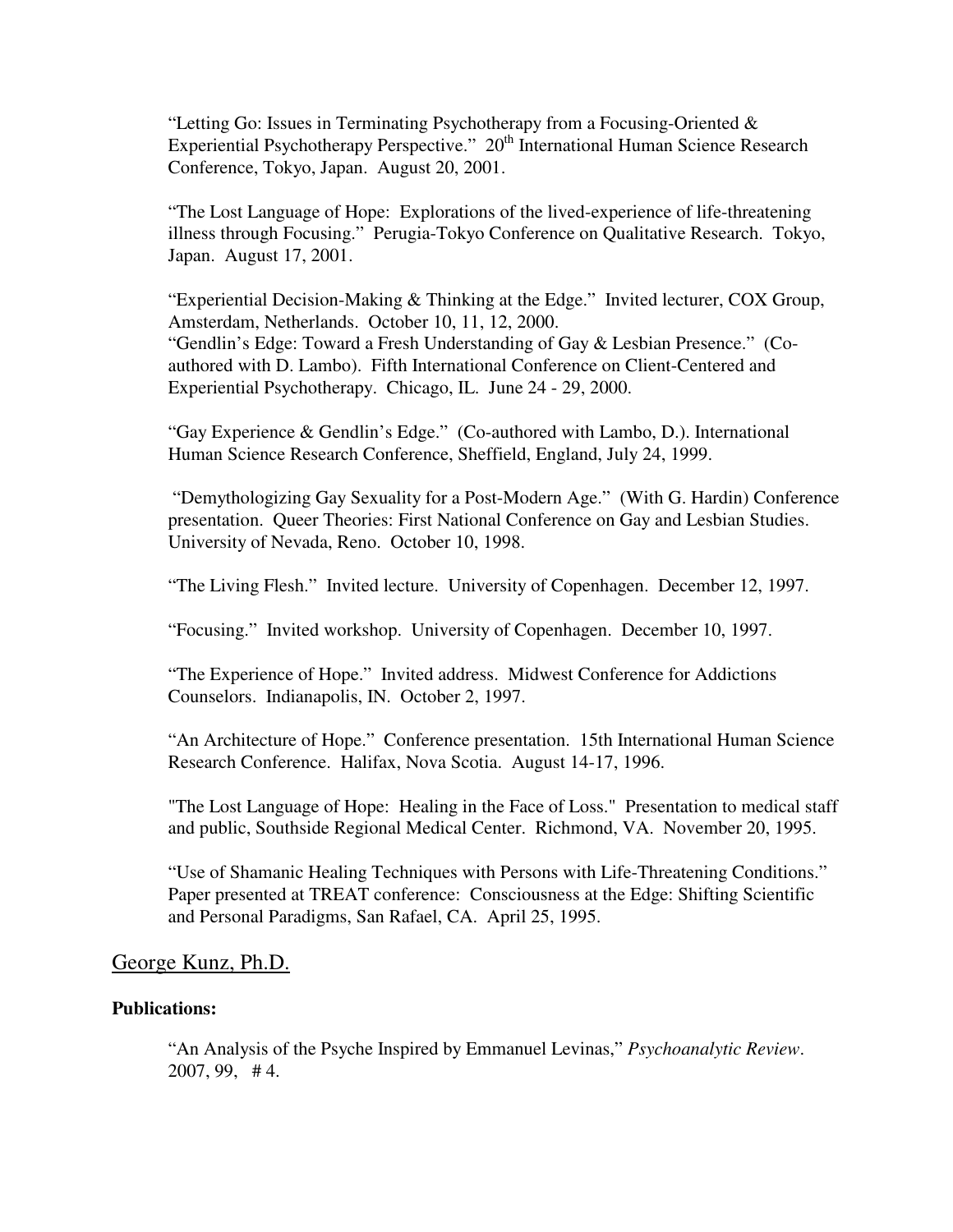"Interruptions: Levinas." *Humanistic Psychologist.* (Ed. Steen Halling) 2006.

"Enduring intimate relationships as ethical and more than ethical, inspired by Emmanuel Levinas and Martin Buber." George Sayre and George Kunz. *Journal of Theoretical and philosophical Psychology*

"Simplicity, Humility, Patience," Published in *Psychology for the Other*; Eds. Gant and Williams, Brigham Young Univ., Duquesne University Press, 2002.

*The Paradox of Power and Weakness: Levinas and an alternative paradigm for psychology*. Published in Albany, N.Y.: State University of New York Press: 1998.

## **Presentations:**

"Levinas Inspired Psychology for the Other." Keynote speaker. North American Levinas Society Conference, Purdue University, June 10-12, 2007

"Psychology for the Other: Levinas psychoanalysis." Psychology for the Other Seminar, Seattle Univ. Oct. 2006.

"Interruptions: Levinas." International Human Science Research Conference, Kennedy University, California, Aug.3-5, 2006

"Psychology for the Other: Levinas' Challenge to the Political." North American Levinas Society, Purdue University, May 13-15, 2006.

"How is responsibility therapeutic?" Psychology for the Other Seminar, Seattle Univ. Oct. 2005.

"For the Other: the Ethics of Emmanuel Levinas," Keynote address, International Human Science Research Conference, Bournemouth, England, Aug 13-16, 2005

"Therapeutic simplicity, humility, and patience." IFPE (International Federation of Psychoanalytic Educators) conference, Chicago. Nov. 2004.

"Emmanuel Levinas: embodiment and human science**.** Human science: the search for methods to reveal valid and reliable descriptions of *meaning*." Presented at IHSRC, International Human Science Research Conference, at Brock University, August 2004.

"Psychology as a moral science." at CTY Odyssey Program, Seattle University, April 17, 2004

"The big secret: flawed but in recovery," L'Arche conference, *Sharing our hearts,* Seattle University. Feb. 19, 2004.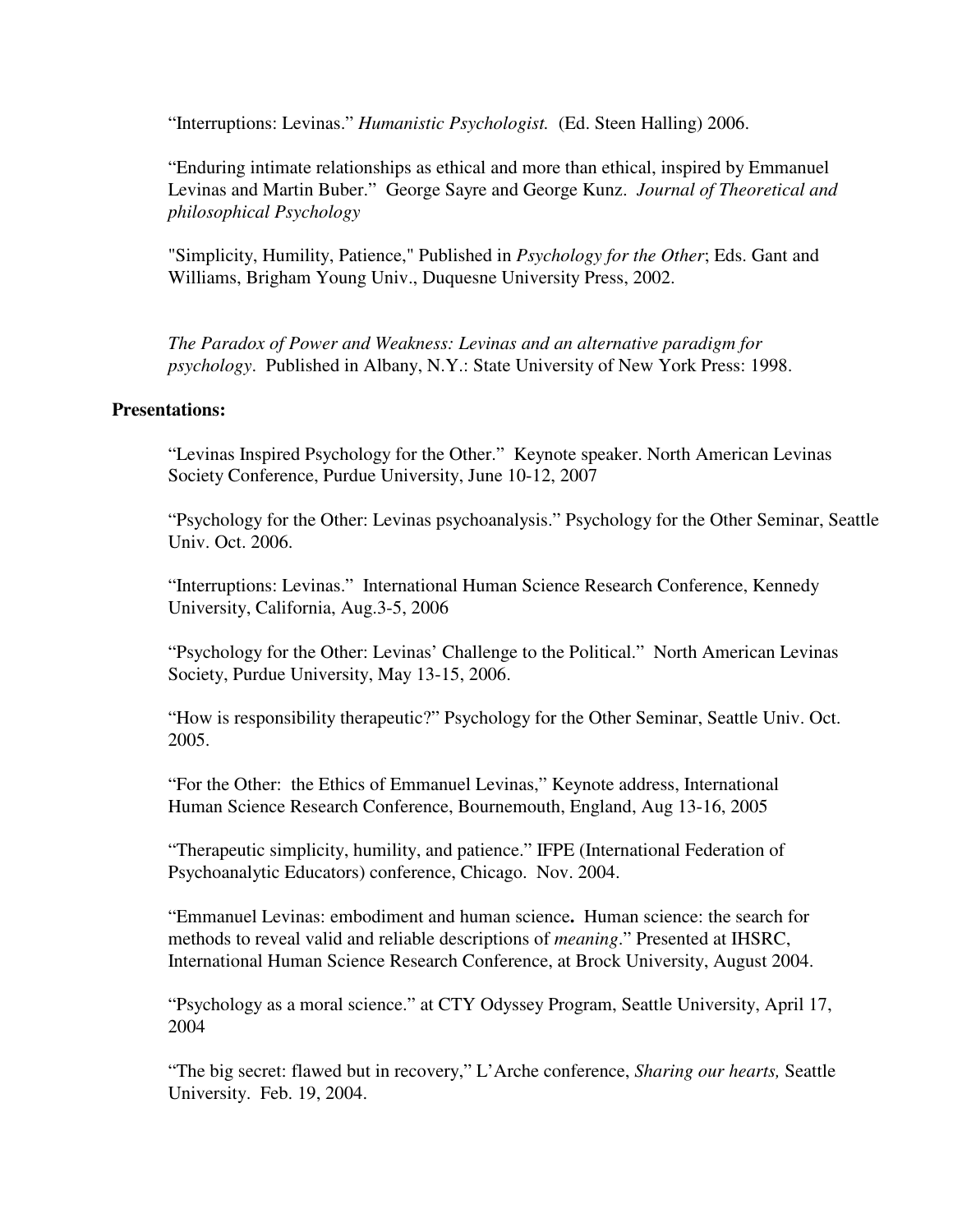"Enduring intimate relationships as ethical and more than ethical, inspired by Emmanuel Levinas and Martin Buber." George Sayre and George Kunz. National Coalition on Family Relations Theory Construction and Research Methods conference, Vancouver, B.C., Nov. 2003.

"Inequality for Justice. Emmanuel Levinas' challenge and contribution to a psychology for the Other." International Network on Personal Meaning Conference, Vancouver, B.C., July 18-21, 2002

"Combining Qualitative and Quantitative Methods for Evaluating Service-Learning" George Kunz, Angel Bowman, Milana Attison, Susan Robinson, Charles W. Ellis & Le X. Hy. Nineteenth International Human Science Research Conference, Victoria, B.C June 19-22, 2002.

"Psychology: the Paradoxical Science," Face to Face with the Real World, conference at Walsh University, North Canton, Ohio, March 17-20, 1999

"Levinas's Philosophy of Responsibility Radically Challenges the Foundations of Psychology." Seventeenth International Human Science Research Conference, Sheldon Jackson College, Sitka, Alaska, June, 1998.

# Erica Lilleleht, Psy.D.

#### **Publications:**

Lilleleht, E. & Nguyen, T. (2006). Together and apart, within and without: Vietnamese perceptions, Western medicine, and a different view of madness. *International Readings on Theory, History and Philosophy of Culture, 22,* 54-68*.* 

Hy, L. X., Nguyen, T., Lilleleht, E., Nguyen, D. H., & Howard, R. W. (2006). Vietnamese cultural and religious feminity: Implications for conflict management and synergy. *International Readings on Theory, History and Philosophy of Culture, 22,* 565-577*.*

Lilleleht, E. (2005). Paradox in practice? The rhetoric of psychiatric rehabilitation. *International Journal of Psychosocial Rehabilitation, 10*(1)*.*89-103.

Lilleleht, E., Bumpus, M. R., & Hy, L. X. (2005). The spirit is willing but the foundation is weak: Spirituality and psychotherapy. Review of L. J. Miller, *Spiritual Awareness Psychotherapy. PsycCritiques – Contemporary Psychology: APA Review of Books.*

Howard, R., Lilleleht, E., & Hy, L. X. (2005). The colors of our skin *and* the contents of our character. Review of V. Siddle Walker and J. Snarey (Eds.), *Race-ing Moral Formation: African American Perspectives on Care and Justice. PsycCRITIQUES— Contemporary Psychology: APA Review of Books*, *50* (12).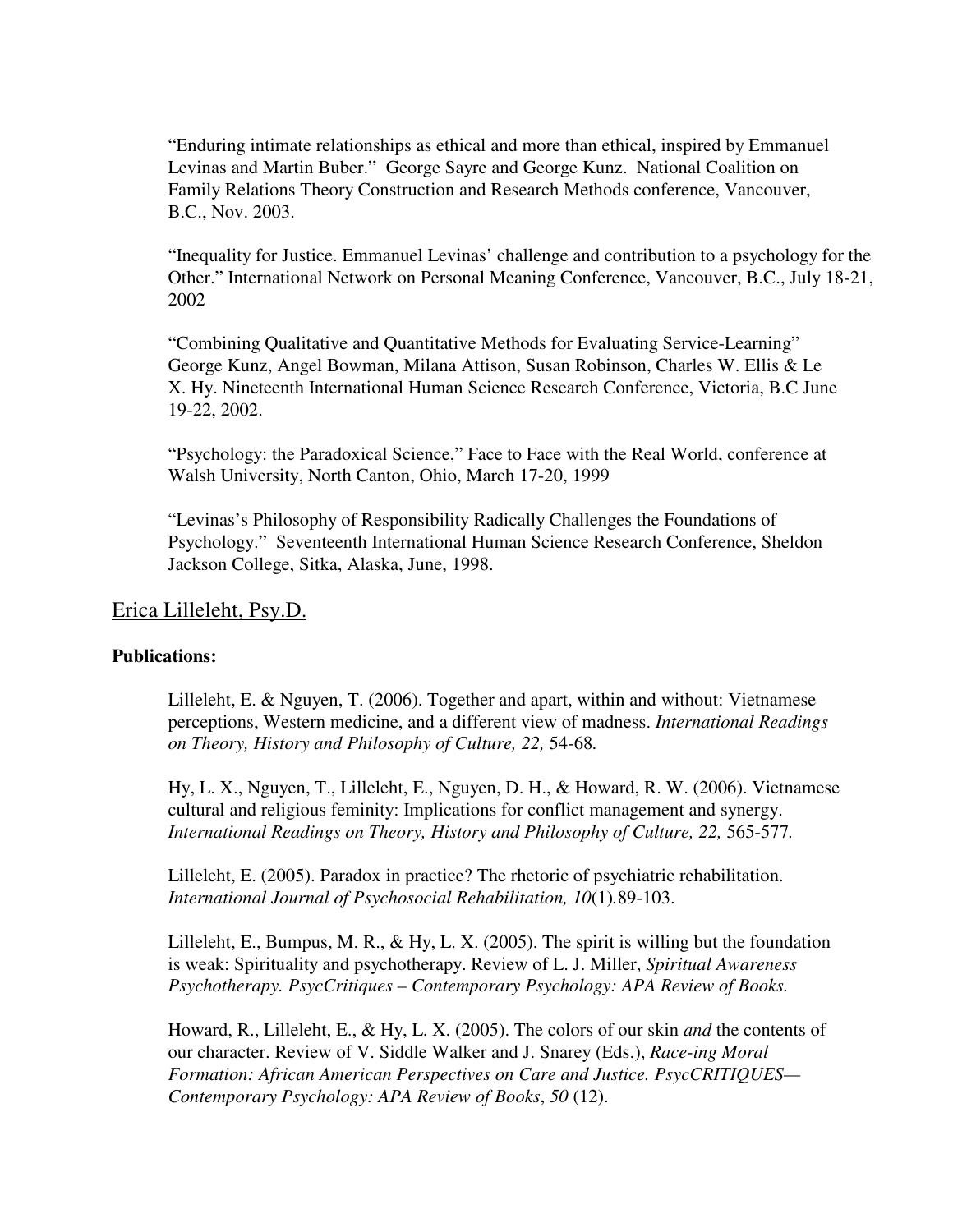Lilleleht, E. (2002). Progress and power: Exploring the disciplinary connections between moral treatment and psychiatric rehabilitation. *Philosophy, Psychiatry, and Psychology, 9*(2), 167-182.

Lilleleht, E. (2002). Listening, acting, and the quest for alternatives: A response to Charland and Bracken. *Philosophy, Psychiatry, and Psychology, 9*(2), 189-191.

Lilleleht, E. (1997). *Discipline and the mad self: Psychiatric rehabilitation, moral treatment, and the chronically mentally ill* (Doctoral dissertation, Rutgers University, 1997). Dissertation Abstracts International, 58(04), 2127B.

#### **Presentations:**

Lilleleht, E. (2008, October). Looking for the words: Relationship, discourse, and the APA. Paper accepted for presentation at the International Qualitative Health Research Conference, Banff, Alberta, Canada.

Notman, J., & Lilleleht, E. (2006, August). Discovering flow in triathletes. Paper presented at the *International Human Science Research Conference*. Pleasant Hill, CA.

Lilleleht, E. & Nguyen, T. (2005, January). Together and apart, within and without: Vietnamese perceptions, Western medicine, and a different view of madness. Paper presented at the  $8^{th}$  *International Conference on Philosophy and Culture, Seattle, WA.* 

Lilleleht, E. (2005, January). The psychological and philosophical challenges of contemporary culture.Invited panel participant at the *8 th International Conference on Philosophy and Culture,* Seattle, WA.

• videoconference with Russian Humanities University, Moscow, Russia

Hy, L. X., Nguyen, T. N., Lilleleht, E. (2005, January). Vietnamese cultural and religious feminity: Implications for conflict management and synergy. Paper presented at the  $8<sup>th</sup>$ *International Conference on Philosophy and Culture,* Seattle, WA.

Lilleleht, E. (2004, August). "But I'm not an artist!" College students discover creativity. Paper presented at the annual meeting of the *International Human Science Research Conference,* St. Catherine's, Ontario, Canada.

Lilleleht, E., Lynch, E., & Wolf, J. (2004, June). Engaging in history: Conceptual portraits in a history of psychology course. Poster presented at Seattle University's annual *All College Day.* Seattle, Washington.

Lilleleht, E. (2002, June). Words to live by? Using rhetoric of inquiry to examine the dilemmas of